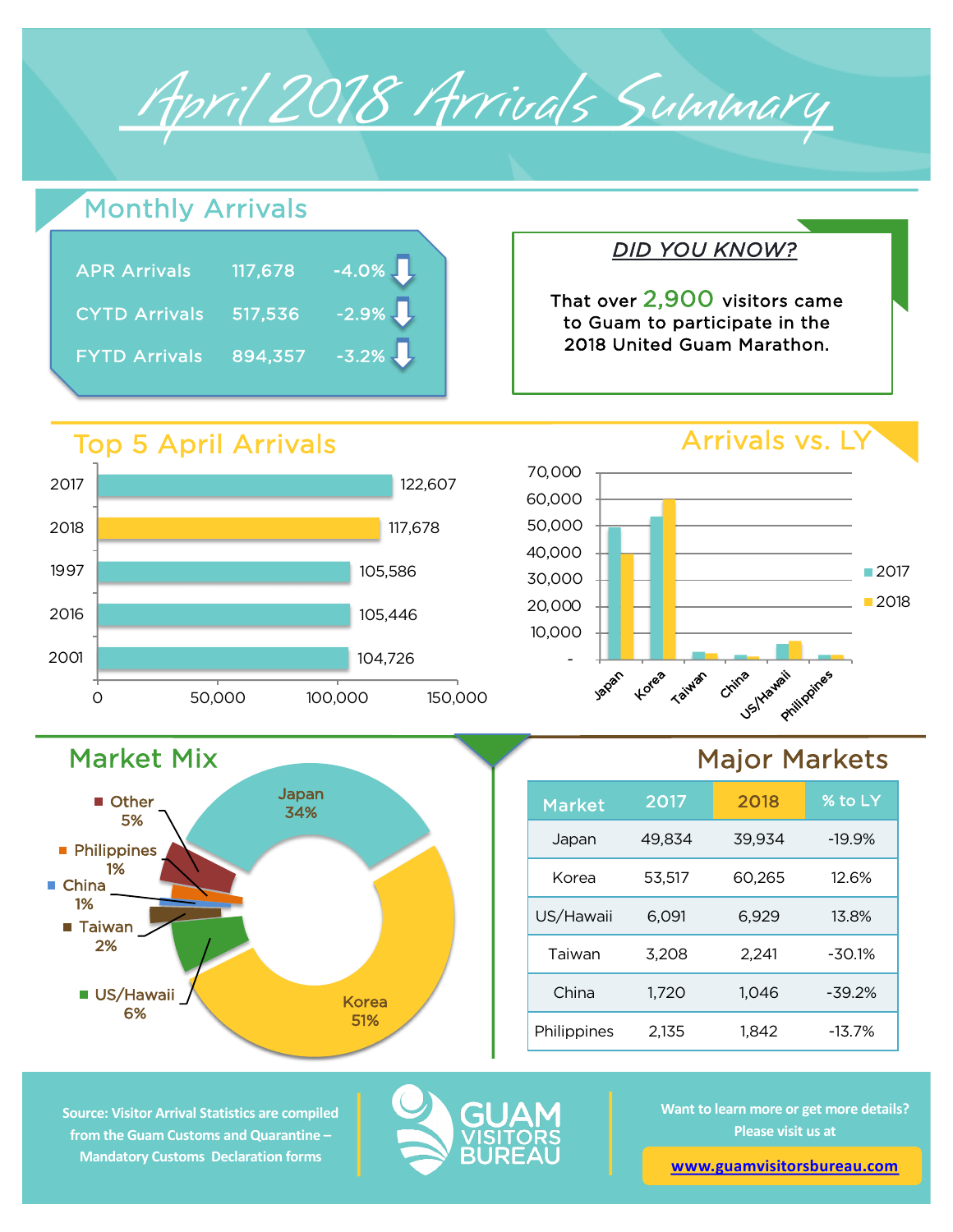



|                                        |               | ____________ |           |  |  |
|----------------------------------------|---------------|--------------|-----------|--|--|
|                                        | <b>Apr-17</b> | Apr-18       | % from LY |  |  |
| Civilian Air Arrivals <sup>a</sup>     | 121,356       | 116.917      | $-3.7%$   |  |  |
| Civilian Sea Arrivals <sup>a</sup>     | 30            | 23           | $-23.3%$  |  |  |
| Armed Forces Air Arrivals <sup>a</sup> | 1.207         | 495          | $-59.0%$  |  |  |
| Armed Forces Sea Arrivals <sup>a</sup> | 14            | 243          | 1635.7%   |  |  |
| <b>TOTAL VISITOR ARRIVALS</b>          | 122.607       | 117.678      | $-4.0%$   |  |  |

| <b>ORIGIN OF AIR ARRIVALS (Civilian &amp; Armed Forces)</b> | Apr-17         | Apr-18         | % from LY           |
|-------------------------------------------------------------|----------------|----------------|---------------------|
| <b>JAPAN</b>                                                | 49,834         | 39,934         | $-19.9%$            |
| Kanto (Tokyo)                                               | 25,539         | 20,605         | $-19.3%$            |
| Chubu (Nagoya)                                              | 6,498          | 5,589          | $-14.0%$            |
| Kinki (Osaka)                                               | 8,720          | 7,313          | $-16.1%$            |
| Koshinetsu                                                  | 1,197          | 689            | $-42.4%$            |
| Hokuriku                                                    | 649            | 538            | $-17.1%$            |
| Tohoku                                                      | 1,656          | 1,025          | $-38.1%$            |
| Kyushu                                                      | 1,935          | 1,613          | $-16.6%$            |
| Chugoku                                                     | 1,092          | 896            | $-17.9%$            |
| Hokkaido                                                    | 1,352          | 863            | $-36.2%$            |
| Shikoku                                                     | 555            | 427            | $-23.1%$            |
| Okinawa/Miya                                                | 464            | 226            | $-51.3%$            |
| Other                                                       | 177            | 150            | $-15.3\%$           |
| <b>KOREA</b>                                                | 53,520         | 60.265         | 12.6%               |
| Seoul                                                       | 19,204         | 18,160         | $-5.4%$             |
| Incheon/Gyeonggi                                            | 14,542         | 14,411         | $-0.9%$             |
| *Chungbuk                                                   | 1,161          |                |                     |
| Chungnam/Daejeon                                            | 2,051          | 1,441          | $-29.7%$            |
| <i>*Gangwon</i>                                             | 690            |                |                     |
| Jeonbuk/Gwanju<br>Gyeonbuk/Daegu                            | 961<br>2,273   | 849            | $-11.7%$<br>$-0.7%$ |
| <i>*Busan</i>                                               |                | 2,257<br>6,104 |                     |
| *Jeonnam                                                    | 1,260          |                |                     |
| <i>*Gyeongnam</i>                                           | 9,101          |                |                     |
| *Ulsan                                                      |                | 1,519          |                     |
| Other                                                       | 2,277          | 15,524         | 581.8%              |
| <b>TAIWAN</b>                                               | 3.208          | 2,241          | $-30.1%$            |
| Taipei                                                      | 1,678          | 1,222          | $-27.2%$            |
| Kaohsiung                                                   | 225            | 122            | $-45.8%$            |
| Taichung                                                    | 650            | 368            | $-43.4%$            |
| Taoyuan, Miaoli, Hsinehu                                    | 435            | 211            | $-51.5%$            |
| <i>*Hsinchu</i>                                             |                | 130            |                     |
| Other                                                       | 220            | 188            | $-14.5%$            |
| <b>CHINA</b>                                                | 1,720          | 1.046          | $-39.2%$            |
| Beijing                                                     | 264            | 123            | $-53.4%$            |
| Shanghai                                                    | 483            | 353            | $-26.9%$            |
| Guangzhou                                                   | 161            | 111            | $-31.1%$            |
| Other                                                       | 812            | 459            | $-43.5%$            |
| *US/HAWAII                                                  | 6,091          | 6,929          | 13.8%               |
| <b>CNMI</b>                                                 | 1,440          | 1,454          | 1.0%                |
| <b>PALAU</b>                                                | 271            | 346            | 27.7%               |
| <b>FSM</b>                                                  | 903            | 1,442          | 59.7%               |
| <b>RMI</b>                                                  | 91             | 135            | 48.4%               |
| <b>PHILIPPINES</b>                                          | 2,134          | 1,842          | -13.7%              |
| <b>AUSTRALIA</b>                                            | 215            | 161            | $-25.1%$            |
| *CANADA                                                     | 98             |                |                     |
| <b>EUROPE</b>                                               | 170            | 226            | 32.9%<br>$-71.1%$   |
| <b>HONG KONG</b><br><b>*THAILAND</b>                        | 2,052<br>49    | 593<br>٠       |                     |
| *VIETNAM                                                    | 3              | ٠              | $\blacksquare$      |
| <b>RUSSIA</b>                                               | 232            | 315            | 35.8%               |
| *SINGAPORE                                                  | $\blacksquare$ | 97             | ٠                   |
| *INDIA                                                      |                | 9              |                     |
| *MALAYSIA                                                   | $\bullet$      | 20             | $\bullet$           |
| OTHER/UNKNOWN                                               | 532            | 357            | -32.9%              |
| <b>VISITOR INDUSTRY STATISTICS</b>                          |                |                |                     |
| <b>Hotel Occupancy Taxes<sup>c</sup></b>                    | \$3,895,769.91 | \$3,685,010.10 | $-5.4%$             |
| <b>Weighted Hotel Occupancy Rated</b>                       | 84.2%          | 80.5%          | -4.4%               |
| Weighted Hotel Room Rate <sup>d</sup>                       | \$191.45       | \$192.37       | 0.5%                |

\*Note: Due to the implementation of the New Customs Declaration Forms in December 2017, countries have been added or omitted based on visitor market trends.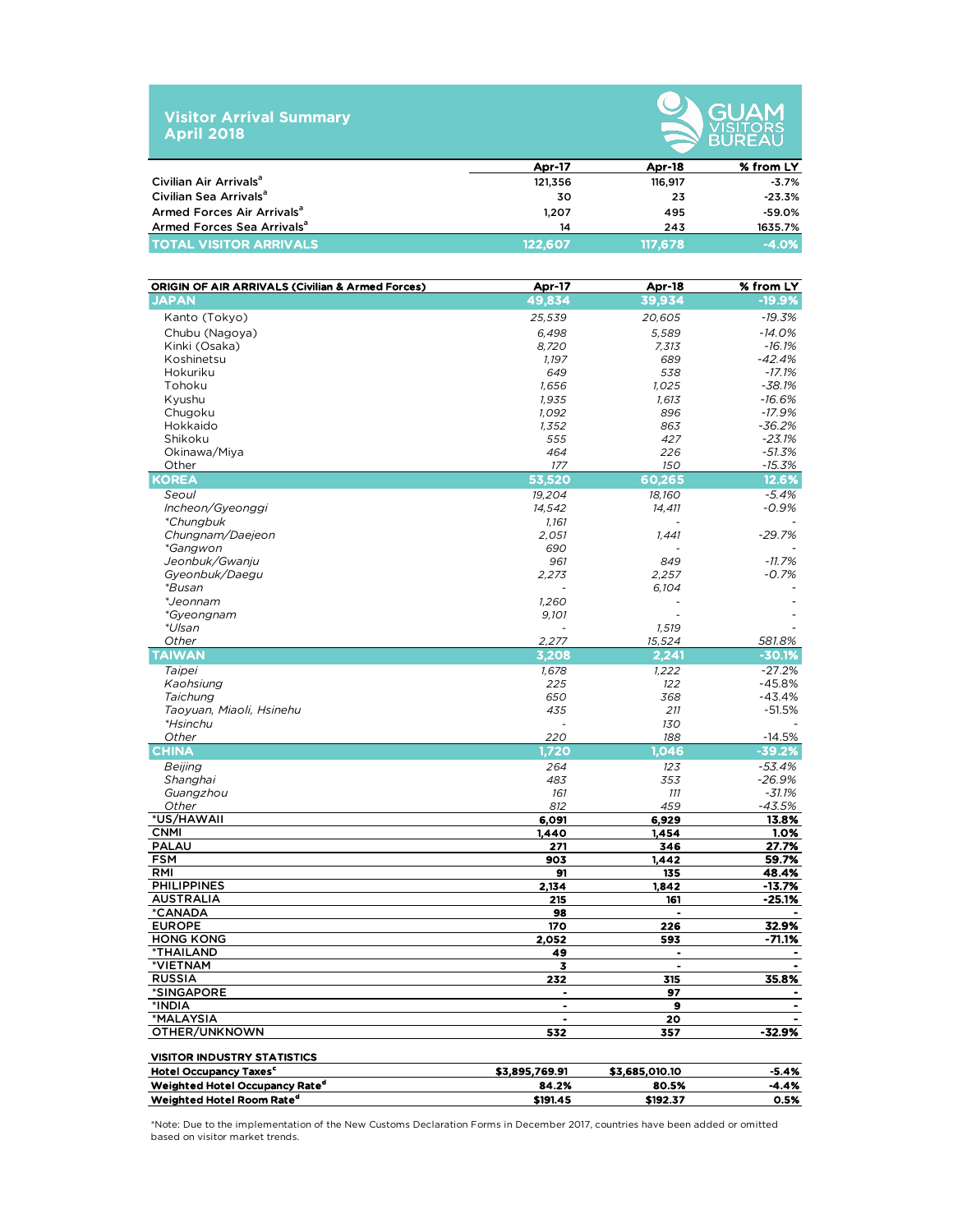## **Guam Visitors Bureau April 2018 Visitor Arrival Summary Calendar Year-to-Date 2017/8 • Fiscal Year-to-Date 2017/18**



|                                | <b>CYTD 2017</b><br>(Jan - Apr '17) | <b>CYTD 2018</b><br>(Jan - Apr '18) | $%$ from LY | <b>FYTD 2017</b><br>(Oct - Apr '17) | <b>FYTD 2018</b><br>(Oct - Apr '18) | % from LY |
|--------------------------------|-------------------------------------|-------------------------------------|-------------|-------------------------------------|-------------------------------------|-----------|
| Air Arrivals <sup>a</sup>      | 523.557                             | 509.328                             | $-2.7%$     | 912,969                             | 876.118                             | $-4.0%$   |
| Sea Arrivals <sup>a</sup>      | 9.328                               | 8.208                               | $-12.0%$    | 10.832                              | 18.239                              | 68.4%     |
| <b>TOTAL VISITOR ARRIVALS.</b> | 532.885                             | 517.536                             | $-2.9%$     | 923.801                             | 894.357                             | $-3.2%$   |

| <b>ORIGIN OF AIR ARRIVALS (Civilian &amp; Armed Forces)</b> | <b>CYTD 2017</b><br>(Jan - Apr '17)    | <b>CYTD 2018</b><br>(Jan - Apr '18) | % from LY            | <b>FYTD 2017</b><br>(Oct - Apr '17) | <b>FYTD 2018</b><br>(Oct - Apr '18) | % from LY          |
|-------------------------------------------------------------|----------------------------------------|-------------------------------------|----------------------|-------------------------------------|-------------------------------------|--------------------|
| JAPAN                                                       | 232.613                                | 189,919                             | $-18.4%$             | 414.202                             | 317, <u>539</u>                     | $-23.3%$           |
| Kanto (Tokyo)                                               | 115,435                                | 93,530                              | $-19.0%$             | 204,388                             | 162,549                             | $-20.5%$           |
| Chubu (Nagoya)                                              | 31,288                                 | 25,929                              | $-17.1%$             | 52,216                              | 40,090                              | $-23.2%$           |
| Kinki (Osaka)                                               | 42,324                                 | 35,464                              | $-16.2%$             | 80,261                              | 56,344                              | $-29.8%$           |
| Koshinetsu                                                  | 5,782                                  | 3,456                               | $-40.2%$             | 10,683                              | 6,397                               | $-40.1%$           |
| Hokuriku                                                    | 3,533                                  | 2,820                               | $-20.2%$             | 5,883                               | 4,634                               | $-21.2%$           |
| Tohoku                                                      | 8,071                                  | 5,504                               | $-31.8%$             | 14,624                              | 9,687                               | $-33.8%$           |
| Kyushu                                                      | 9,352                                  | 7,117                               | $-23.9%$             | 16,871                              | 12,148                              | $-28.0%$           |
| Chugoku                                                     | 5,583                                  | 4,414                               | $-20.9%$             | 10,667                              | 8,718                               | $-18.3%$           |
| Hokkaido                                                    | 6,163                                  | 3,990                               | $-35.3%$             | 9,816                               | 6,453                               | $-34.3%$           |
| Shikoku                                                     | 2,516                                  | 1,986                               | $-21.1%$             | 4,791                               | 3,243                               | $-32.3%$           |
| Okinawa/Miya<br>Other                                       | 1,755<br>811                           | 1,367<br>4,342                      | $-22.1%$<br>435.4%   | 2,657<br>1,345                      | 2,263<br>5,013                      | $-14.8%$<br>272.7% |
| KOREA                                                       | 212,435                                | 243,585                             | 14.7%                | 364,437                             | 431,381                             | 18.4%              |
|                                                             |                                        |                                     |                      |                                     |                                     |                    |
| Seoul<br>Incheon/Gyeonggi                                   | 72,375<br>55,786                       | 71,170<br>56,727                    | $-1.7%$<br>1.7%      | 124,442<br>96,972                   | 139,295<br>108,134                  | 11.9%<br>11.5%     |
| *Chungbuk                                                   | 4,266                                  |                                     |                      | 6,864                               | 2,319                               | $-66.2%$           |
| Chungnam/Daejeon                                            | 8,689                                  | 5,820                               | $-33.0%$             | 14,744                              | 12,130                              | $-17.7%$           |
| *Gangwon                                                    | 3,201                                  |                                     |                      | 5,147                               | 1,465                               | $-71.5%$           |
| Jeonbuk/Gwanju                                              | 4,017                                  | 4,252                               | 5.9%                 | 6,527                               | 7,282                               | 11.6%              |
| Gyeonbuk/Daegu                                              | 10,621                                 | 9,451                               | $-11.0%$             | 18,295                              | 17,381                              | $-5.0%$            |
| Busan                                                       |                                        | 24,530                              |                      |                                     | 32,880                              |                    |
| *Jeonnam                                                    | 6,004                                  |                                     |                      | 10,012                              | 3,114                               | $-68.9%$           |
| *Gyeongnam                                                  | 37,152                                 |                                     |                      | 64,445                              | 19,885                              | $-69.1%$           |
| *Ulsan                                                      |                                        | 5.171                               |                      |                                     | 6,494                               |                    |
| Other                                                       | 10,324                                 | 66,464                              | 543.8%               | 16,989                              | 81,002                              | 376.8%             |
| <b>TAIWAN</b>                                               | 13.519                                 | 9.641                               | $-28.7%$             | 23,240                              | 15.599                              | $-32.9%$           |
| Taipei                                                      | 7,251                                  | 5,171                               | $-28.7%$             | 12,619                              | 8,487                               | $-32.7%$           |
| Kaohsiung                                                   | 976                                    | 605                                 | $-38.0%$             | 1,842                               | 966                                 | $-47.6%$           |
| Taichung                                                    | 2.496                                  | 1,288                               | $-48.4%$             | 4,030                               | 2,302                               | $-42.9%$           |
| Taoyuan, Miaoli, Hsinehu                                    | 1,793                                  | 892                                 | $-50.3%$             | 3,094                               | 1,552                               | $-49.8%$           |
| *Hsinchu                                                    |                                        | 454                                 |                      |                                     | 577                                 |                    |
| Other                                                       | 1,003                                  | 1,231                               | 22.7%                | 1,655                               | 1,715                               | 3.6%               |
| <b>CHINA</b>                                                | 9,547                                  | 7.358                               | $-22.9%$             | 14.934                              | 11,460                              | $-23.3%$           |
| <b>Beijing</b>                                              | 1,921                                  | 1,052                               | $-45.2%$             | 2,859                               | 1,624                               | $-43.2%$           |
| Shanghai                                                    | 2,891                                  | 2,525                               | $-12.7%$             | 4,613                               | 4,113                               | $-10.8%$           |
| Guangzhou                                                   | 850                                    | 473                                 | $-44.4%$             | 1,402                               | 783                                 | $-44.2%$           |
| Other                                                       | 3,885                                  | 3,308                               | $-14.9%$             | 6,060                               | 4,940                               | $-18.5%$           |
| <b>U.S. MAINLAND</b><br><b>CNMI</b>                         | 26,186<br>5,445                        | 29,751<br>5,943                     | 13.6%<br>9.1%        | 44,092<br>9.707                     | 48,443<br>11.038                    | 9.9%<br>13.7%      |
| <b>PALAU</b>                                                | 967                                    | 1,166                               | 20.6%                | 2.105                               | 2,464                               | 17.1%              |
| <b>FSM</b>                                                  | 3,141                                  | 4.607                               | 46.7%                | 5,968                               | 8.017                               | 34.3%              |
| RMI                                                         | 341                                    | 424                                 | 24.3%                | 646                                 | 730                                 | 13.0%              |
| <b>PHILIPPINES</b>                                          | 5,971                                  | 5,728                               | -4.1%                | 12,993                              | 12,065                              | $-7.1%$            |
| <b>AUSTRALIA</b>                                            | 1,068                                  | $\overline{977}$                    | $-8.5%$              | 1,494                               | 1,431                               | $-4.2%$            |
| *CANADA                                                     | 408                                    | $\ddot{\phantom{a}}$                |                      | 664                                 | 124                                 | $-81.3%$           |
| <b>EUROPE</b>                                               | 795                                    | $\overline{827}$                    | 4.0%                 | 1,368                               | 1,435                               | 4.9%               |
| <b>HONG KONG</b>                                            | 7,798                                  | 1,981                               | $-74.6%$             | 11,297                              | 4,085                               | $-63.8%$           |
| *THAILAND                                                   | 162                                    | $\blacksquare$                      |                      | 265                                 | 69                                  | $-74.0%$           |
| *VIETNAM                                                    | 48                                     | $\blacksquare$                      | $\ddot{\phantom{a}}$ | 78                                  | $\mathbf{9}$                        | $-88.5%$           |
| <b>RUSSIA</b>                                               | 1,255                                  | 1,775                               | 41.4%                | 2,202                               | 2,927                               | 32.9%              |
| *SINGAPORE                                                  | $\bullet$                              | 324                                 |                      | $\bullet$                           | 424                                 |                    |
| *INDIA                                                      | $\ddot{\phantom{0}}$<br>$\blacksquare$ | 54<br>99                            | $\ddot{\phantom{0}}$ | $\blacksquare$<br>$\blacksquare$    | 62                                  | $\bullet$          |
| *MALAYSIA<br>OTHER/UNKNOWN                                  | 1,858                                  | 5,169                               | 178.2%               | 3,277                               | 119<br>6,697                        | 104.4%             |
|                                                             |                                        |                                     |                      |                                     |                                     |                    |

| <b>VISITOR INDUSTRY STATISTICS</b>         |                 |                 |         |                 |                 |         |
|--------------------------------------------|-----------------|-----------------|---------|-----------------|-----------------|---------|
| <b>Hotel Occupancy Taxes<sup>c</sup></b>   | \$16,713,143.85 | \$16.043.688.35 | -4.0%   | \$26,813,751.33 | \$25.044.827.06 | -6.6%   |
| Weighted Hotel Occupancy Rate <sup>d</sup> | 87.7%           | 87.2%           | $-0.6%$ | 86.8%           | 84.3%           | $-2.9%$ |
| Weighted Hotel Room Rate <sup>d</sup>      | \$210.39        | \$210.27        | $-0.1%$ | \$204.09        | \$207.55        | 1.7%    |

Note: CYTD is Calendar Year-to-Date and FYTD is Fiscal Year-to-Date. 2017/8 visitor arrivals may exclude Armed Forces sea arrival statistics and may not be comparable to figures last year. Visitor statistics will be updated once the data is made available. Armed Forces sea arrivals exclude HP (home ported) or MSC (military sea command) personnel. Source: <sup>a</sup>Civilian air & sea arrivals. Customs Declaration Forms, Customs & Quarantine Agency. Processed by the Guam Visitors Bureau. Sources: 『Japan Guam Travel Association, <sup>C</sup>Hotel Occupancy Tax collections are unaudited. Department of Administration, Government of Guam dGuam Hotel & Restaurant Association

\*Note: Due to the implementation of the New Customs Declaration Forms in December 2017, countries have been added or omitted based on visitor market trends.